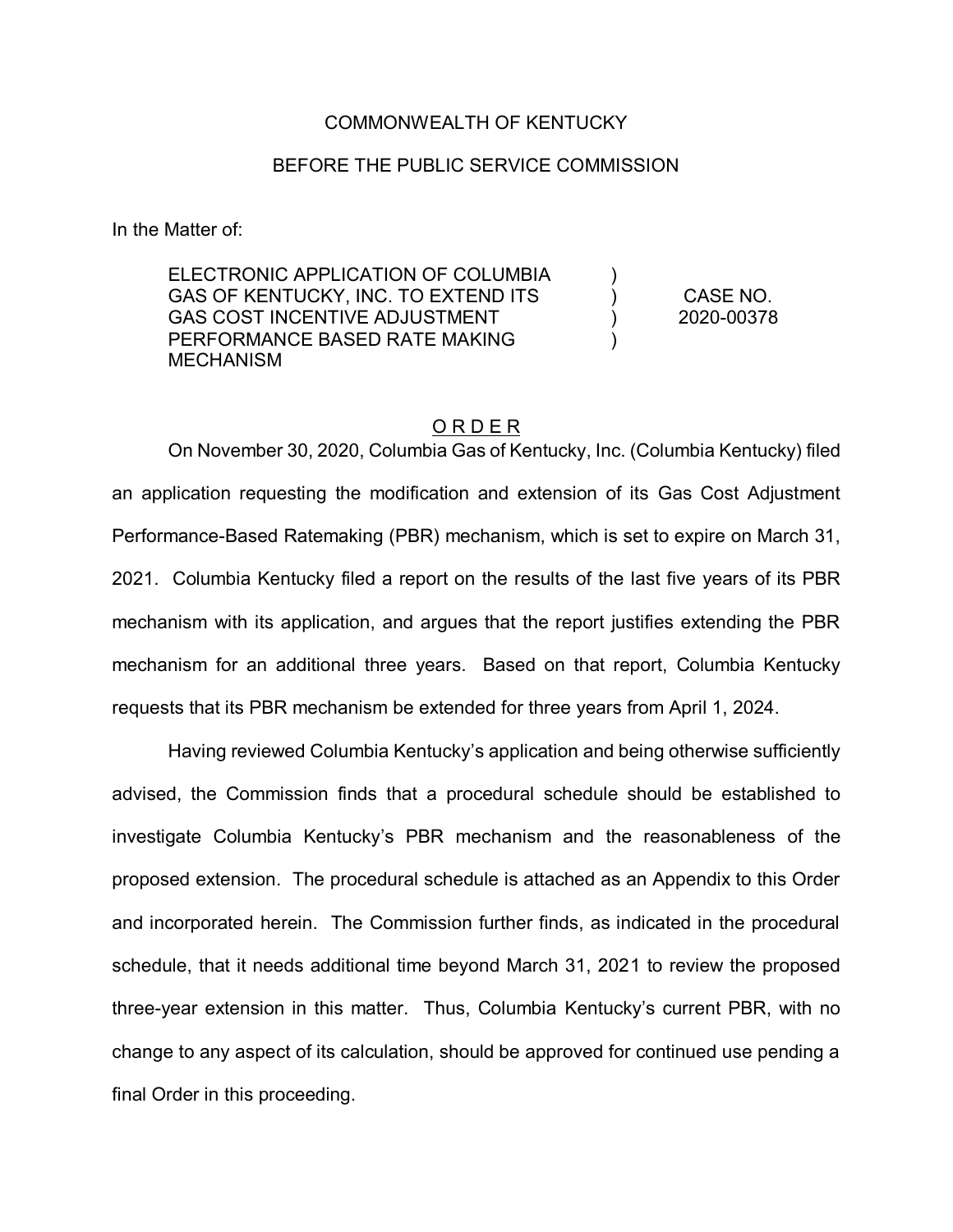IT IS THEREFORE ORDERED that:

1. Columbia Kentucky shall continue to use its current PBR mechanism until the Commission issues a final Order addressing Columbia Kentucky's request for a threeyear extension of its PBR in the pending case.

2. The procedural schedule set forth in the Appendix to this Order shall be followed.

3. a. Responses to requests for information in paper medium shall be appropriately bound, tabbed, and indexed, with the original and an electronic version to the Commission. Electronic documents shall be in portable document format (PDF), shall be searchable, and shall be appropriately bookmarked. Each response shall include the name of the witness responsible for responding to the questions related to the information provided. .

b. Each response shall be answered under oath or, for representatives of a public or private corporation or a partnership or an association or a governmental agency, be accompanied by a signed certification of the preparer or person supervising the preparation of the response on behalf of the entity that the response is true and accurate to the best of that person's knowledge, information, and belief formed after a reasonable inquiry.

c. Any party shall make timely amendment to any prior response if it obtains information that indicates the response was incorrect when made or, though correct when made, is now incorrect in any material respect.

-2- Case No. 2020-00378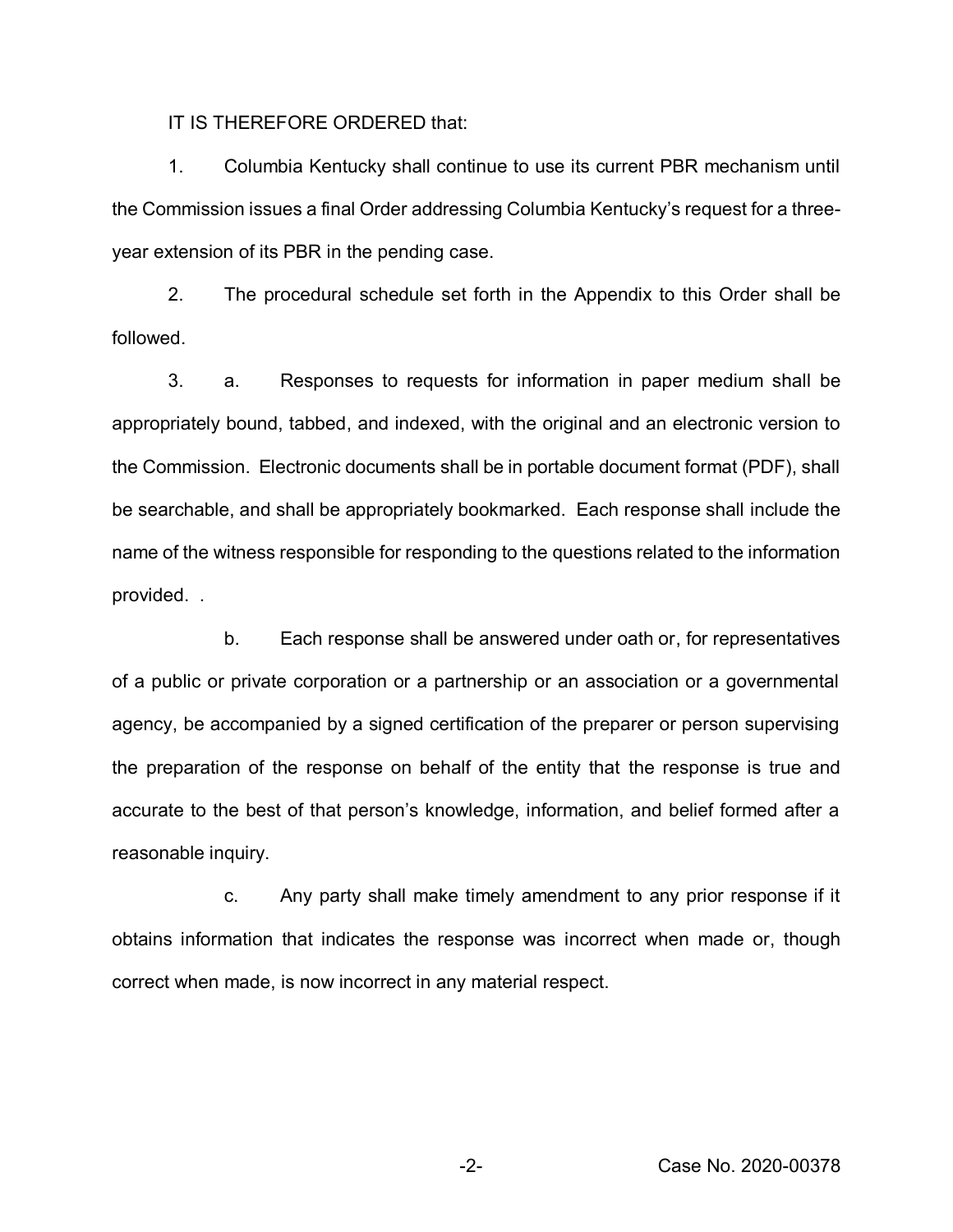d. For any request to which a party fails or refuses to furnish all or part of the requested information, that party shall provide a written explanation of the specific grounds for its failure to completely and precisely respond.

e. Careful attention should be given to copied material to ensure that it is legible. When the requested information has been previously provided in this proceeding in the requested format, reference may be made to the specific location of that information in responding to this request.

f. A party filing a paper containing personal information shall, in accordance with 807 KAR 5:001, Section 4(10), encrypt or redact the paper so that personal information cannot be read.

4. Any party filing a paper with the Commission shall file an original in paper medium and an electronic copy in accordance with the electronic filing procedures set forth in 807 KAR 5:001, Section 8, and shall also file the original in paper medium, consistent with the requirements discussed in ordering paragraph 10 herein below. The original in paper medium shall be appropriately bound, tabbed, and indexed. Electronic documents shall be in portable document format (PDF), shall be searchable, and shall be appropriately bookmarked.

5. As set forth in 807 KAR 5:001, Section 4(11)(a), a person requesting permissive intervention in a Commission proceeding is required to demonstrate either (1) a special interest in the proceeding which is not adequately represented in the case, or (2) that the person requesting permissive intervention is likely to present issues or develop facts that will assist the Commission in fully considering the matter without unduly complicating or disrupting the proceedings. Further, KRS 278.040(2) requires that a

-3- Case No. 2020-00378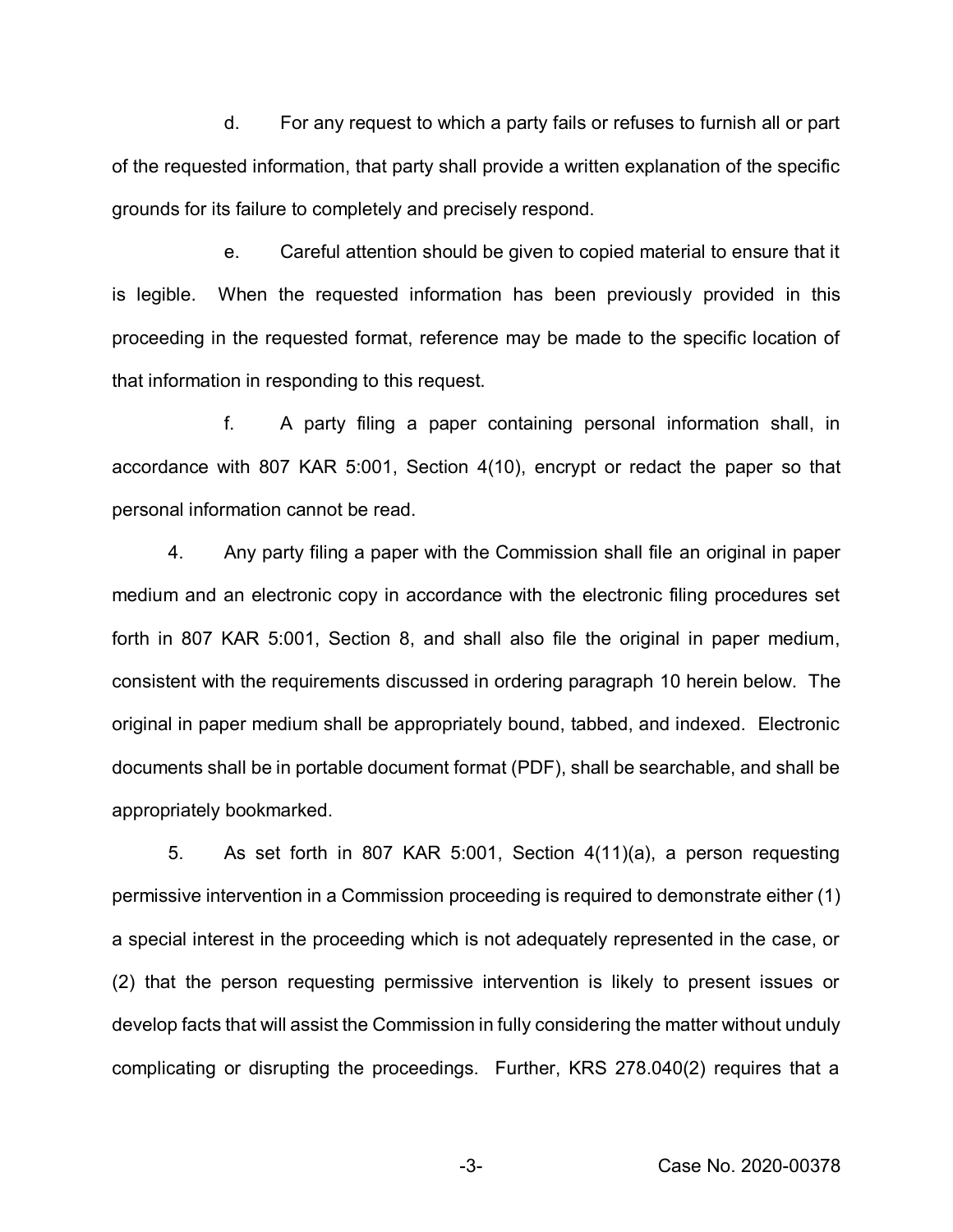person seeking intervention must have an interest in the rates or service of a utility, as those are the only matters that are subject to the Commission's jurisdiction. Therefore, any person requesting to intervene in a Commission proceeding must state with specificity the person's special interest that is not otherwise adequately represented, or the issues and facts that the person will present that will assist the Commission in fully considering the matter. A mere recitation of the quantity of utility service consumed by the movant or a general statement regarding a potential impact of possible modification of rates will not be deemed sufficient to establish a special interest. In addition, any motion to intervene filed after February 1, 2021, shall also show good cause for being untimely. If the untimely motion is granted, the movant shall accept and abide by the existing procedural schedule.

6. Columbia Kentucky shall give notice of the hearing in accordance with the provisions set out in 807 KAR 5:001, Section 9(2). In addition, the notice of hearing shall include the following statement: "This hearing will be streamed live and may be viewed on the PSC website, psc.ky.gov"; and "Public comments may be made at the beginning of the hearing. Those wishing to make oral public comments may do so by following the instructions listed on the PSC website, psc.ky.gov." At the time publication is requested, Columbia Kentucky shall forward a duplicate of the notice and request to the Commission.

7. At any public hearing in this matter, neither opening statements nor summarization of direct testimonies shall be permitted.

8. Pursuant to KRS 278.360 and 807 KAR 5:001, Section 9(9), a digital video recording shall be made of any hearing.

-4- Case No. 2020-00378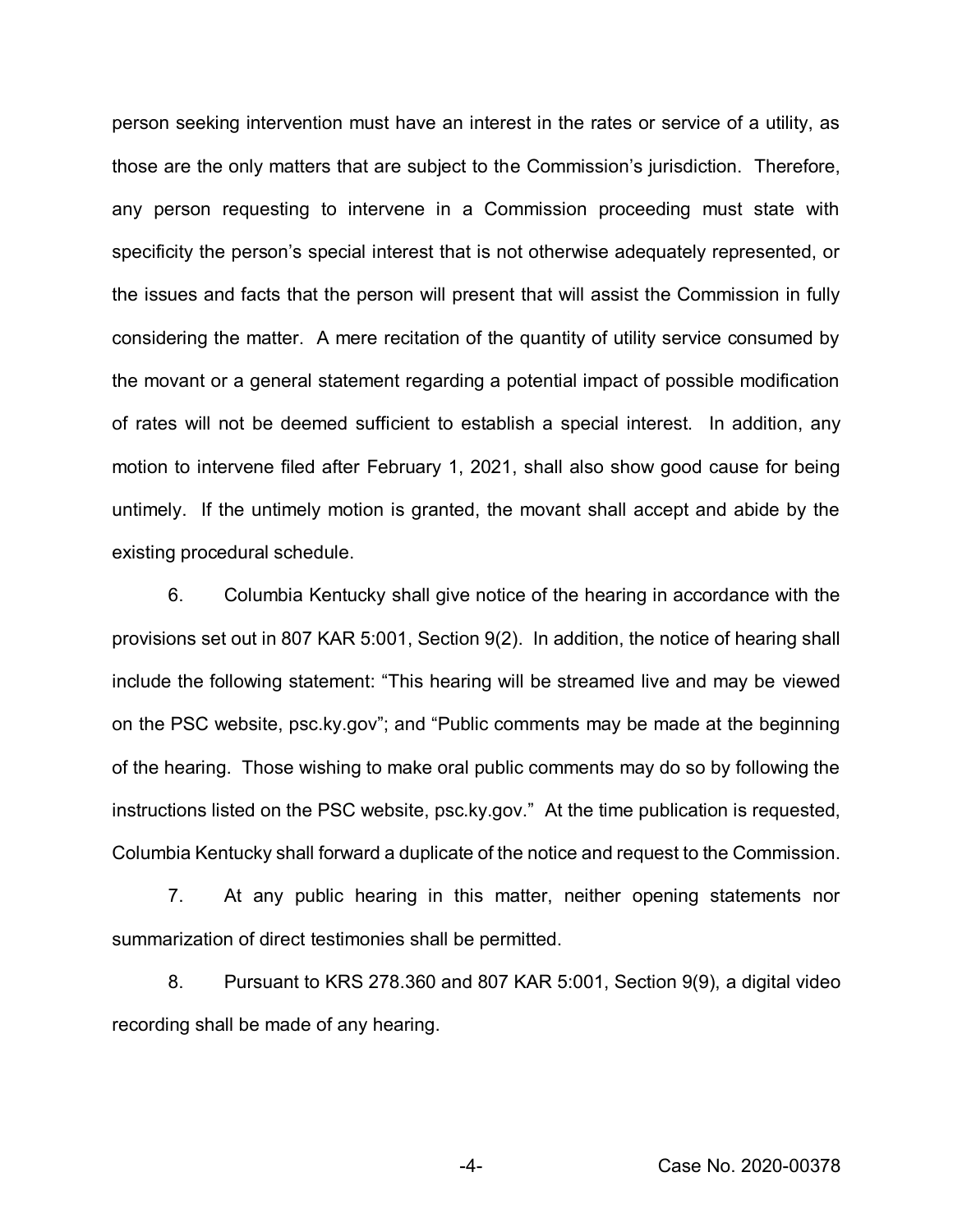9. The Commission does not look favorably upon motions for continuance. Accordingly, motions for extensions of time with respect to the schedule herein shall be made in writing and will granted only upon a showing of good cause.

10. The Commission directs the parties to the Commission's March 16, 2020 and March 24, 2020 Orders in Case No. 2020-00085<sup>1</sup> regarding filings with the Commission. The Commission expects the original documents to be filed with the Commission within 30 days of the lifting of the current state of emergency.

11. Nothing contained herein shall prevent the Commission from entering further Orders in this matter.

 $\overline{a}$ 

<sup>&</sup>lt;sup>1</sup> Case No. 2020-00085, *Electronic Emergency Docket Related to the Novel Coronavirus COVID-19* (Ky. PSC Mar. 16, 2020), Order at 5-6. Case No. 2020-00085, *Electronic Emergency Docket Related to the Novel Coronavirus COVID-19* (Ky. PSC Mar. 24, 2020), Order at 1–3.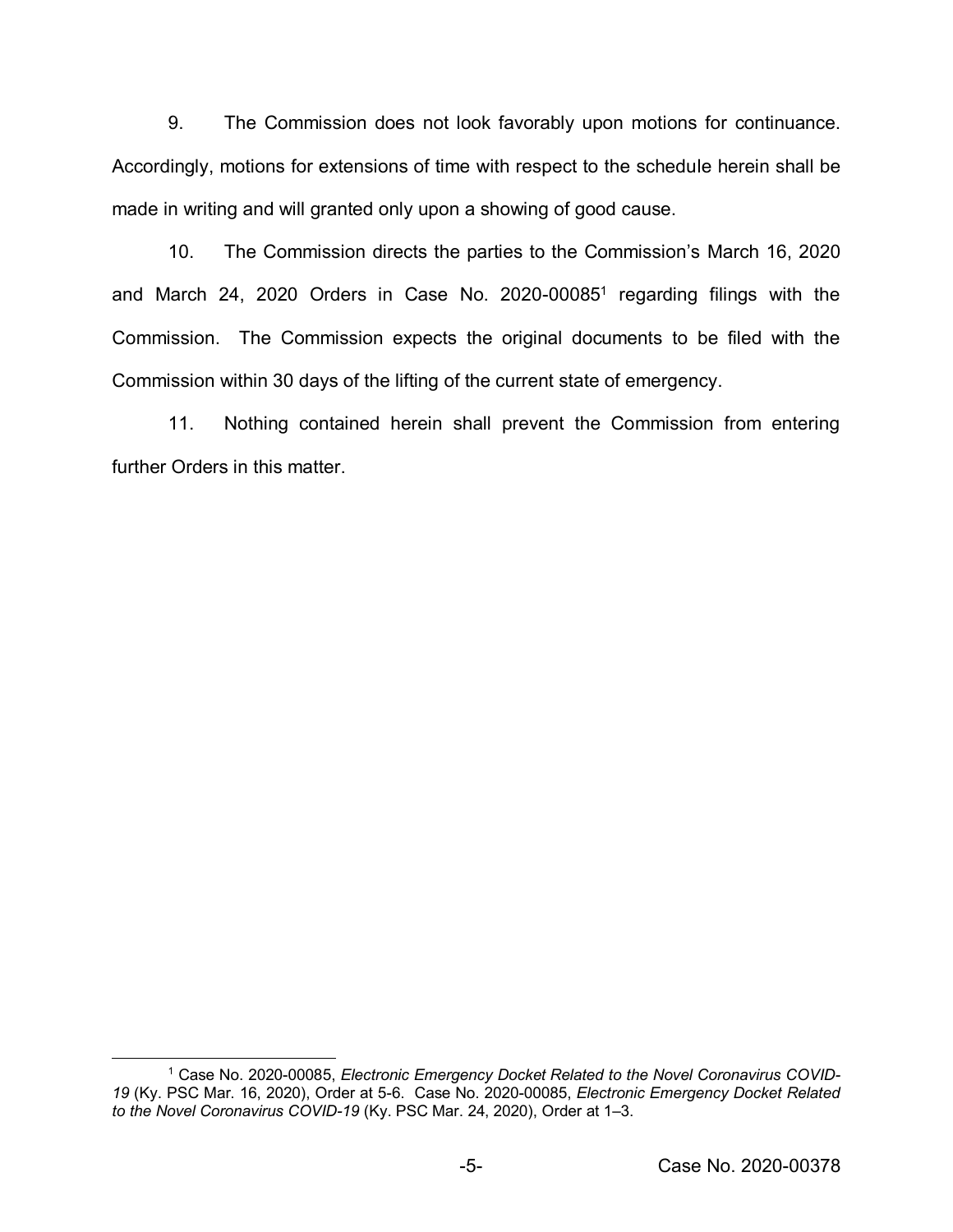By the Commission



ATTEST:

L C. fridwell

Executive Director

Case No. 2020-00378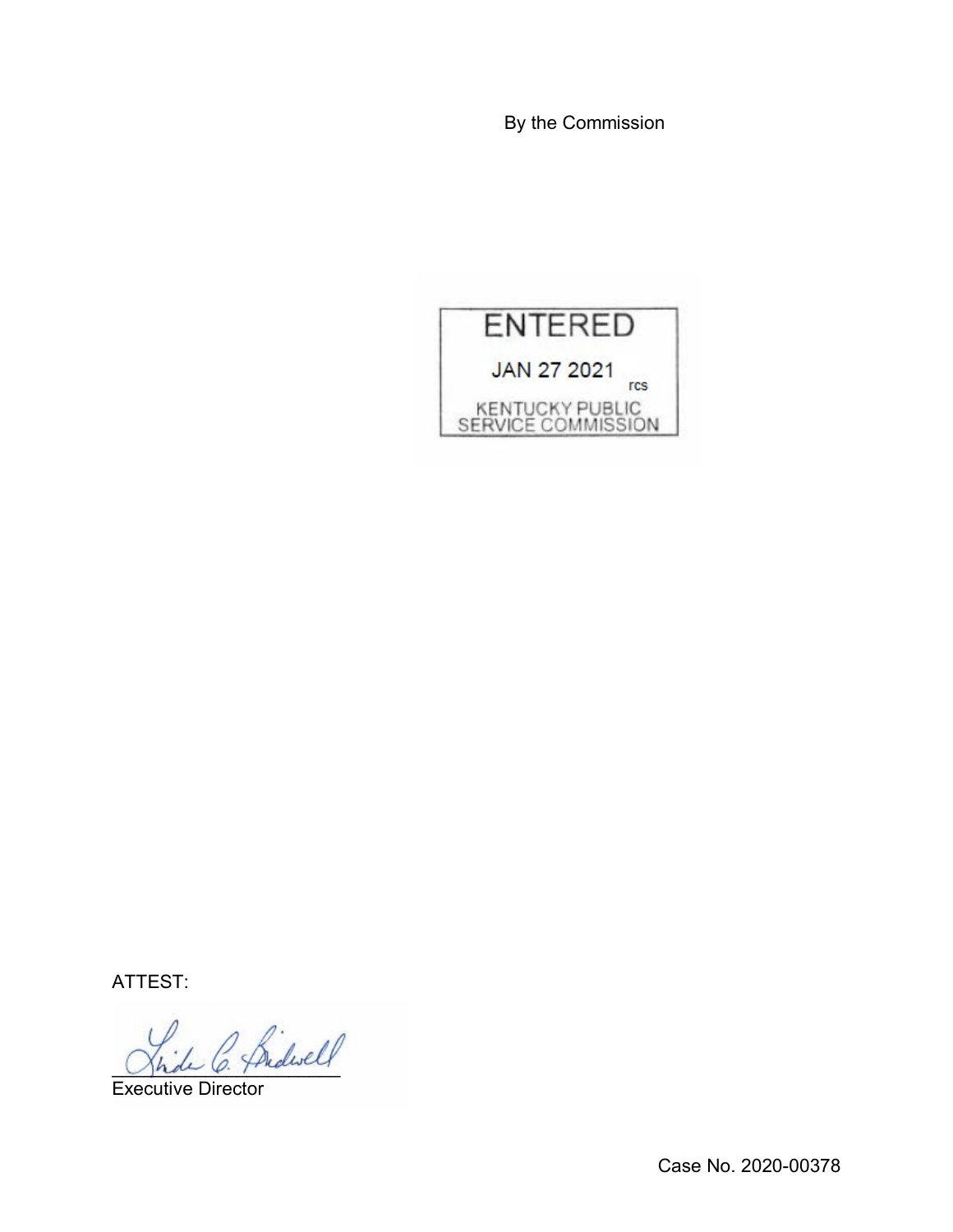# APPENDIX

# APPENDIX TO AN ORDER OF THE KENTUCKY PUBLIC SERVICE COMMISSION IN CASE NO. 2020-00378 DATED JAN 27 2021

| A person interested in becoming a party to this proceeding<br>shall file a motion to intervene with the Commission pursuant                    |  |
|------------------------------------------------------------------------------------------------------------------------------------------------|--|
| All initial requests for information to Columbia Kentucky                                                                                      |  |
| Columbia Kentucky shall file responses to initial requests for                                                                                 |  |
| All supplemental requests for information to Columbia Kentucky                                                                                 |  |
| Columbia Kentucky shall file responses to supplemental requests                                                                                |  |
| Intervenor testimony, if any, in verified prepared form, shall                                                                                 |  |
| All requests for information to Intervenors shall be filed no                                                                                  |  |
| Intervenors shall file responses to requests for information                                                                                   |  |
| Columbia Kentucky shall file, in verified form, its rebuttal testimony                                                                         |  |
| Columbia Kentucky or any Intervenor shall request either a hearing<br>or file a statement that this case may be submitted for a decision based |  |